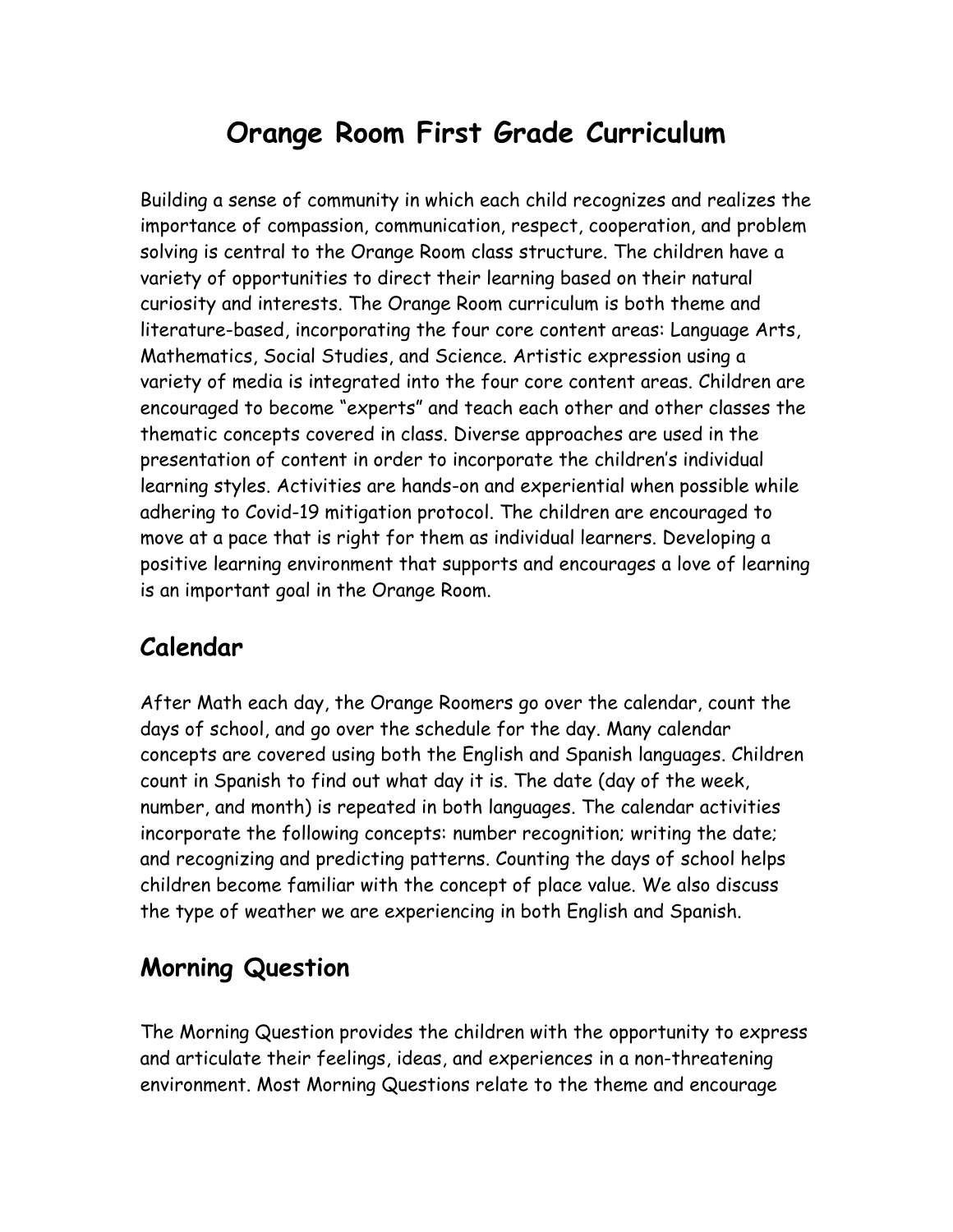discussion to enrich the children's understanding of thematic concepts. Literacy concepts are also introduced and reinforced during Morning Question.

# **Math**

The Orange Room primarily utilizes the Eureka Math curriculum and supplements the curriculum with Tang Math as well as other math resources. The Eureka Math curriculum focuses on building strong fact fluency and critical thinking skills. The following is a list of the math concepts and skills that will be covered during the year in the First Grade Eureka Math curriculum:

- Establish Math routines
- Use tools for Mathematics
- Represent and solve problems involving addition and subtraction within 20
- Add and subtract fluently to 10
- Add and subtract within 20
- Understand and apply the properties of operations and the relationship between addition and subtraction
- Understand Place Value using Base Ten
- Use place value understanding and

properties of operations to add and subtract

- Measure lengths indirectly and by iterating length units
- Represent and interpret data
- Extend the counting sequence
- Tell and write time to the hour and half hour
- Identify and count pennies nickels, dimes, and quarters
- Reason with shapes and their attributes
- Identify, compose, and partition shapes

## **Literacy Curriculum**

The Orange Room Literacy Curriculum includes several individual components which work together to strengthen and build literacy skills.

### **A.Theme Book**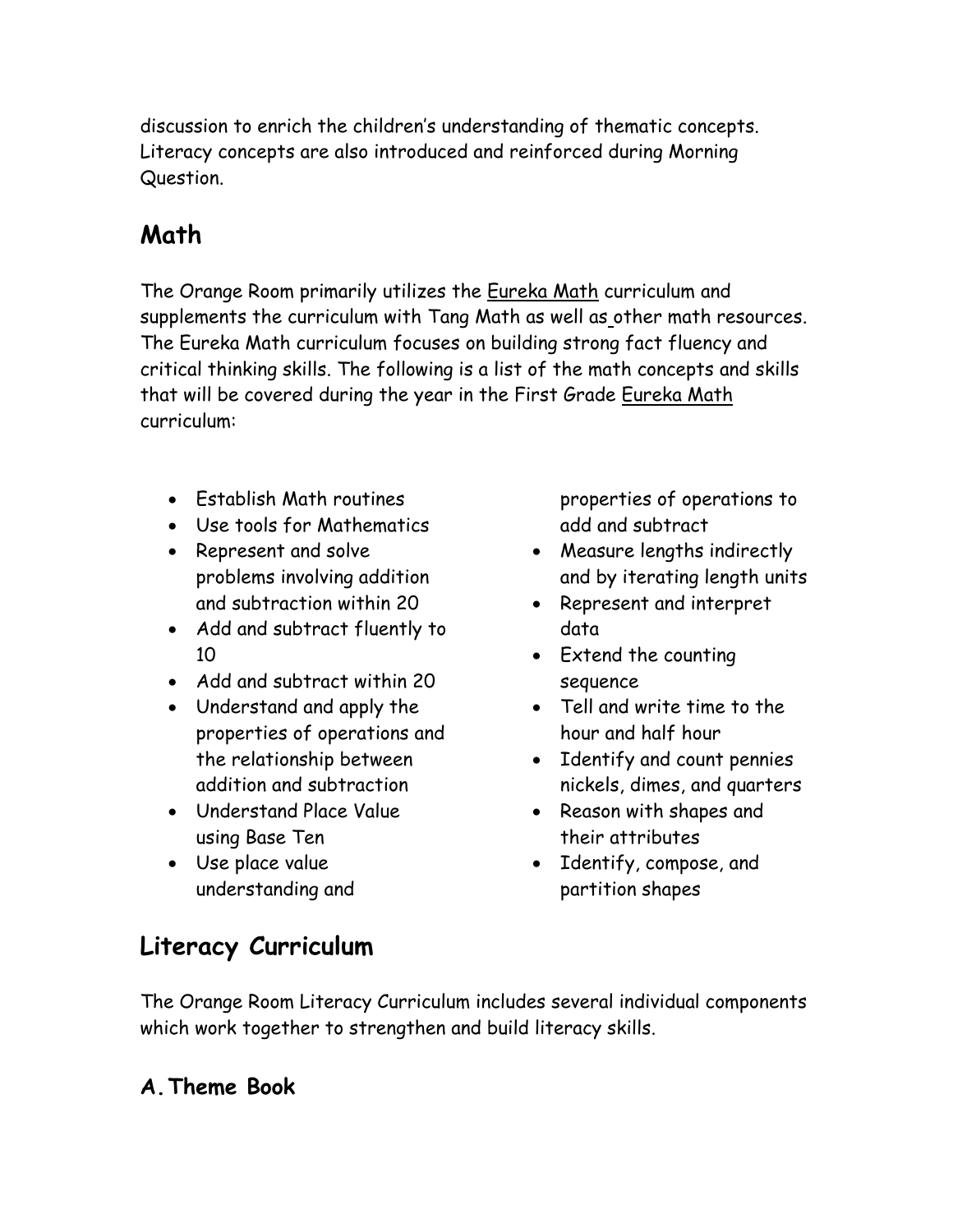Each week a different theme book, based on the weekly theme, is used to reinforce social studies and science concepts as well as reading comprehension skills. The teacher reads the theme book the first three days of the week. Mini lessons, following or preceding the reading, incorporate the following concepts:

- Identifying the main idea of the story
- Making predictions before and during the reading
- Retelling story events using the structure of beginning, middle, and end
- Summarizing orally what was read
- Recognizing the difference between fiction and non-fiction texts
- Identifying and describing the setting of the story
- Answering who, what, when, where, why, and how questions
- Creating a timeline of events

After listening to the theme book, the children can illustrate and practice reading their own "Little Book." This book is either a scaled down version of the theme book or the same text as the theme book. The children read and draw their own illustrations to match the text on each page. The purpose of the "Little Book" is to effectively combine reading comprehension skills with decoding strategies in order to build confidence in reading as well as develop reading skills and fluency.

On the fourth day of each week, the children take turns retelling the story. This provides the teacher with an assessment of the children's reading comprehension skills and understanding of story development.

On the fifth day of each week, the children choose parts and act out the story. This approach allows children to "jump into the book" and develop an appreciation and love of literature.

### **B. Reading and Writing Workshop**

Several approaches to literacy are incorporated into Reading and Writing Workshop.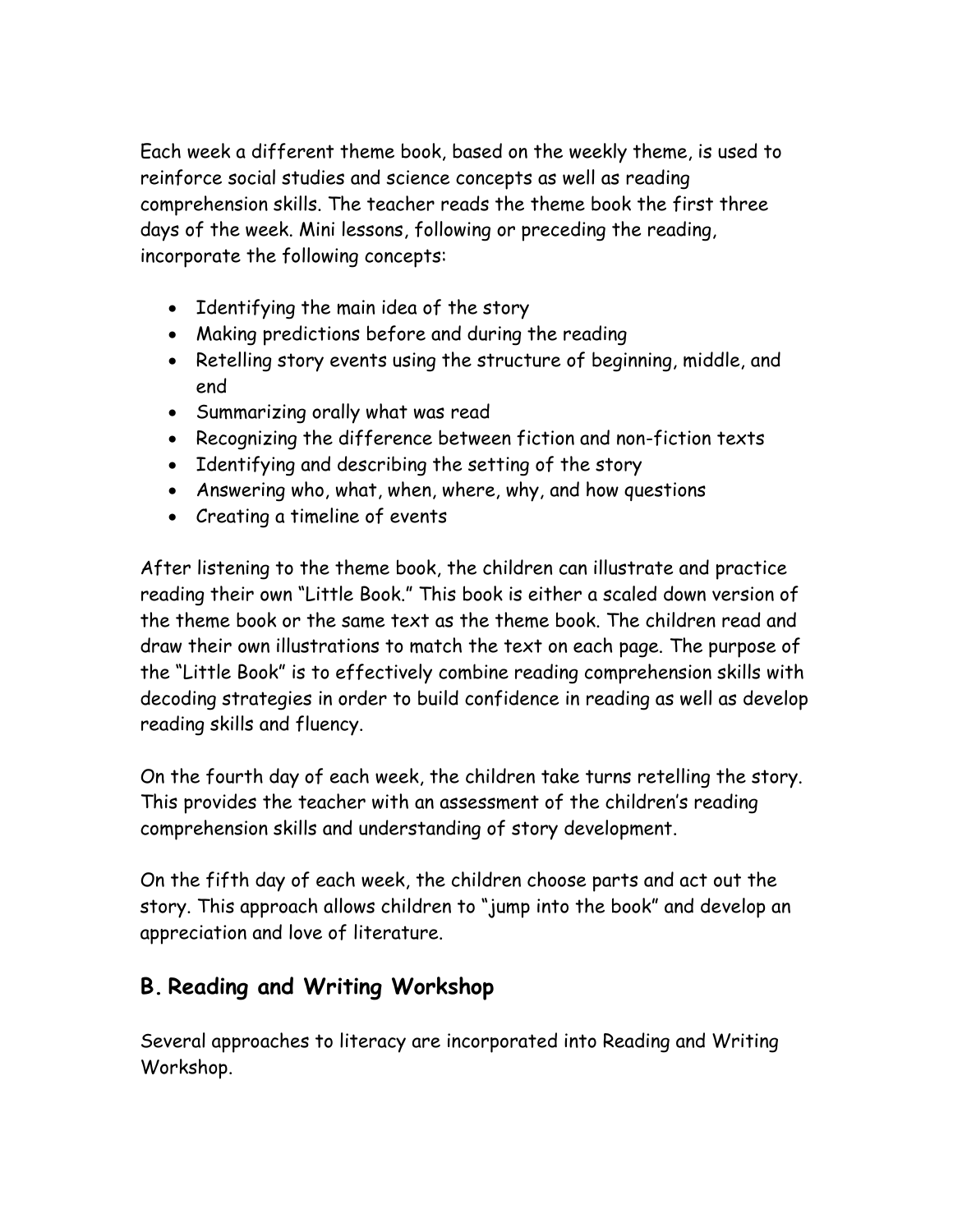### 1. **Mini lessons**

Each mini lesson incorporates structured literacy concepts from structured literacy resources such as Secret Stories. Children are encouraged to approach reading by becoming "Reading Detectives" and look for "clues" to decode and read unfamiliar words. Many "Reading Detective Clues" are introduced during Morning Question. Each clue is posted on the wall in the Orange Room. The story behind each clue is shared with the students and they may reference the clues as needed by looking at the clues posted in the classroom. Students identify previously covered "Reading Detective Clues" in the Morning Question each day and take turns reading the questions. During the second half of the year, the teacher includes spelling, grammatical, and punctuation errors in the Morning Question. The students identify and correct the errors.

Children exhibit their understanding of the concepts presented in a variety of ways, including, but not limited to reading leveled books, creating, and publishing class books, writing stories, composing poems, correcting grammar and punctuation in sentences, and expressing themselves in writing.

- 2. **Guided Reading** the children go over their journal writing, read books at their reading level aloud, and respond to reading comprehension questions with the teacher in small groups.
- 3. **Journal writing** Students express their ideas in writing and meet individually with the teacher to read and edit their writing. Students are encouraged to complete journal entries independently. Children are expected and encouraged to spell unfamiliar words using their understanding of "Reading Detective Clues" and spelling patterns covered in mini lessons, concepts covered in the SPIRE or the Word Study curriculum, as well as high frequency word lists and invented spelling (spelling phonetically).
- 4. **Reading Response** the children choose a book at their reading level to read independently. The children are encouraged to use the "Five Finger Rule" when choosing a book. If they cannot read more than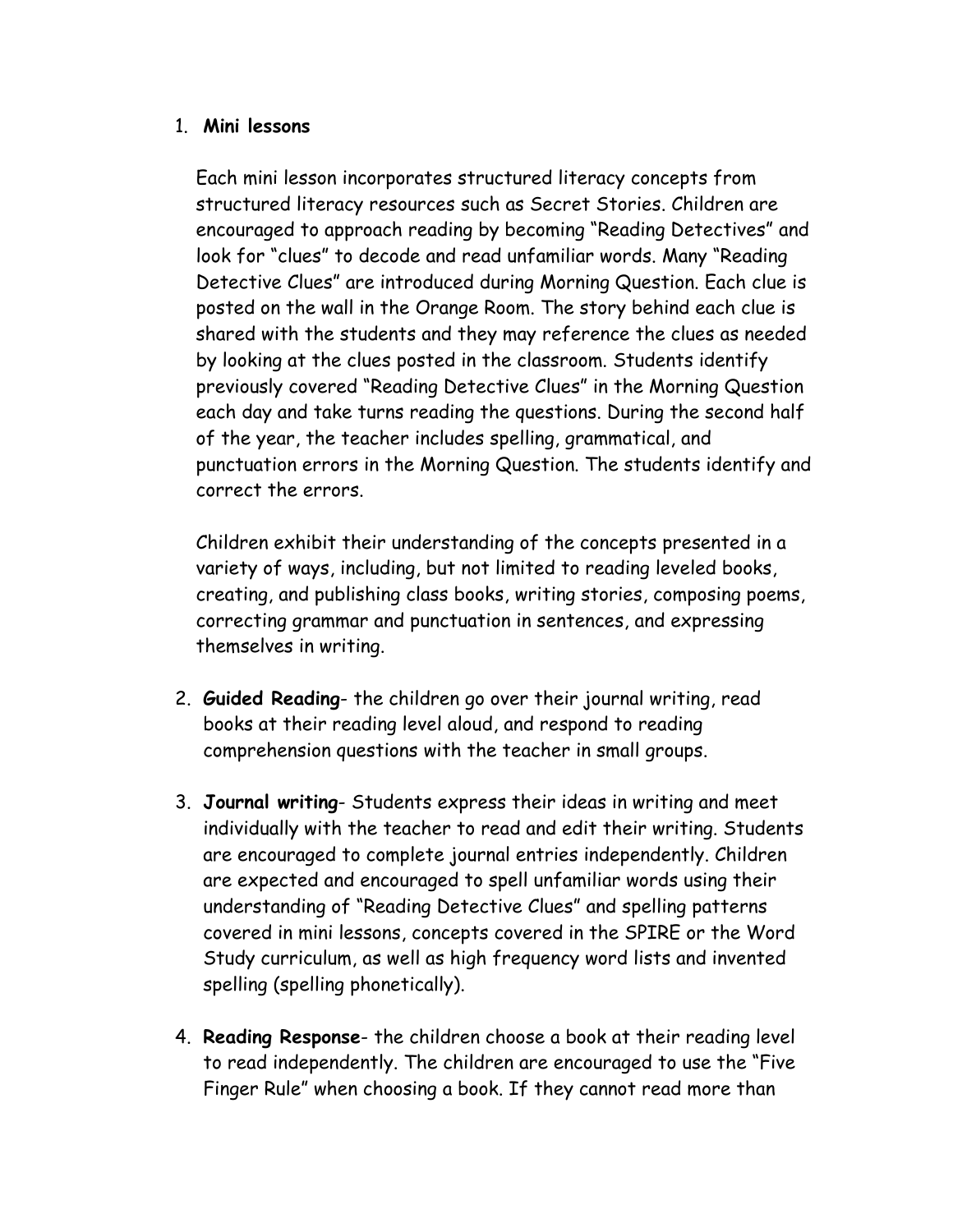five words on the first page, they are encouraged to choose different books that better fit their current reading levels. As the year progresses, children are asked to respond to reading comprehension questions in writing or complete Reading Response projects after reading books independently. The Reading Response projects are designed to reinforce and assess the children's reading comprehension skills.

#### 5. **S.P.I.R.E.** (or Word Study)

The students are divided into groups based on their performance on the SPIRE assessment.

#### **S.P.I.R.E. (Specialized Program Individualizing Reading Excellence)**

The teacher guides students in SPIRE groups through specifically sequenced lesson plans designed to provide direct instruction in phonological awareness, phonics, fluency, vocabulary, and comprehension. The students meet twice a week to work through a lesson plan that focuses on a specific concept. They complete a sound, word, and dictation assessment on Friday. Students are given reading and spelling practice to work on at home to complement the practice completed in class.

### **If it is determined that SPIRE is not appropriate for a student, they may engage in Word Study.**

Word Study is a "developmental study of words by features" (Words Their Way, p.182). The student meets in a small group or individually with the teacher and works independently to complete word sorts. The purpose of Word Study is to strengthen word knowledge. With the growth of word knowledge, skills associated with reading, writing, oral language, and comprehension are also strengthened.

#### **6. Handwriting**

The children receive specific handwriting instruction using the Zaner-Bloser First Grade Handwriting Book. Children practice writing upper and lower-case letters appropriately. Handwriting practice is also incorporated into Reading and Writing Workshop.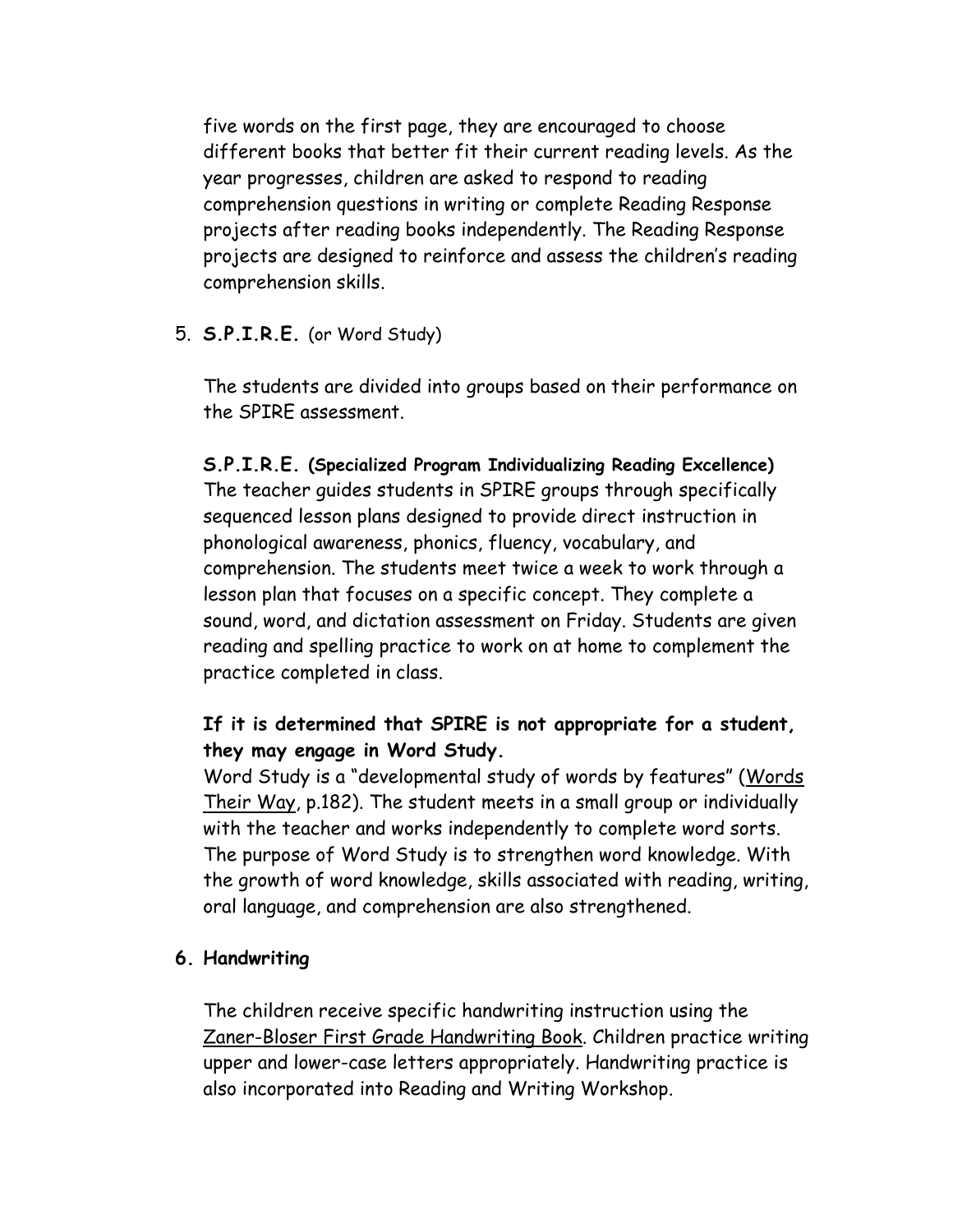### **7. Read Aloud**

Two days a week the teacher reads to the children from a chapter book. Children are encouraged to relax, listen, reflect, and create illustrations in their minds.

### **First Grade Literacy Objectives:**

- Apply knowledge of how print is organized and read
- Identify isolated words and sentences in text
- Identify and employ strategies to decode unfamiliar words
- Use phonetic strategies to self-correct reading errors when possible
- Recognize and read high-frequency words
- Accurately read common, irregularly spelled words
- Use beginning and ending consonants to decode one-syllable words
- Use two-letter consonant blends and digraphs to decode unfamiliar words
- Use word patterns to decode unfamiliar words
- Use end punctuation to guide oral reading
- Use pictures and context to assist meaning-making
- Self-check for meaning during reading
- Read leveled text with fluency and comprehension
- Answer who, what, when, where, and why questions after reading independently
- Recognize and decode compound words
- Use appropriate spacing of words and sentences
- Write legibly in manuscript on all assignments
- Generate pre-writing idea or plan
- Focus on one idea or topic when writing independently
- Capitalize the beginning of each sentence
- Capitalize proper nouns
- Use invented spelling and phonics to spell independently
- Use knowledge of beginning and end consonant sounds to spell unfamiliar words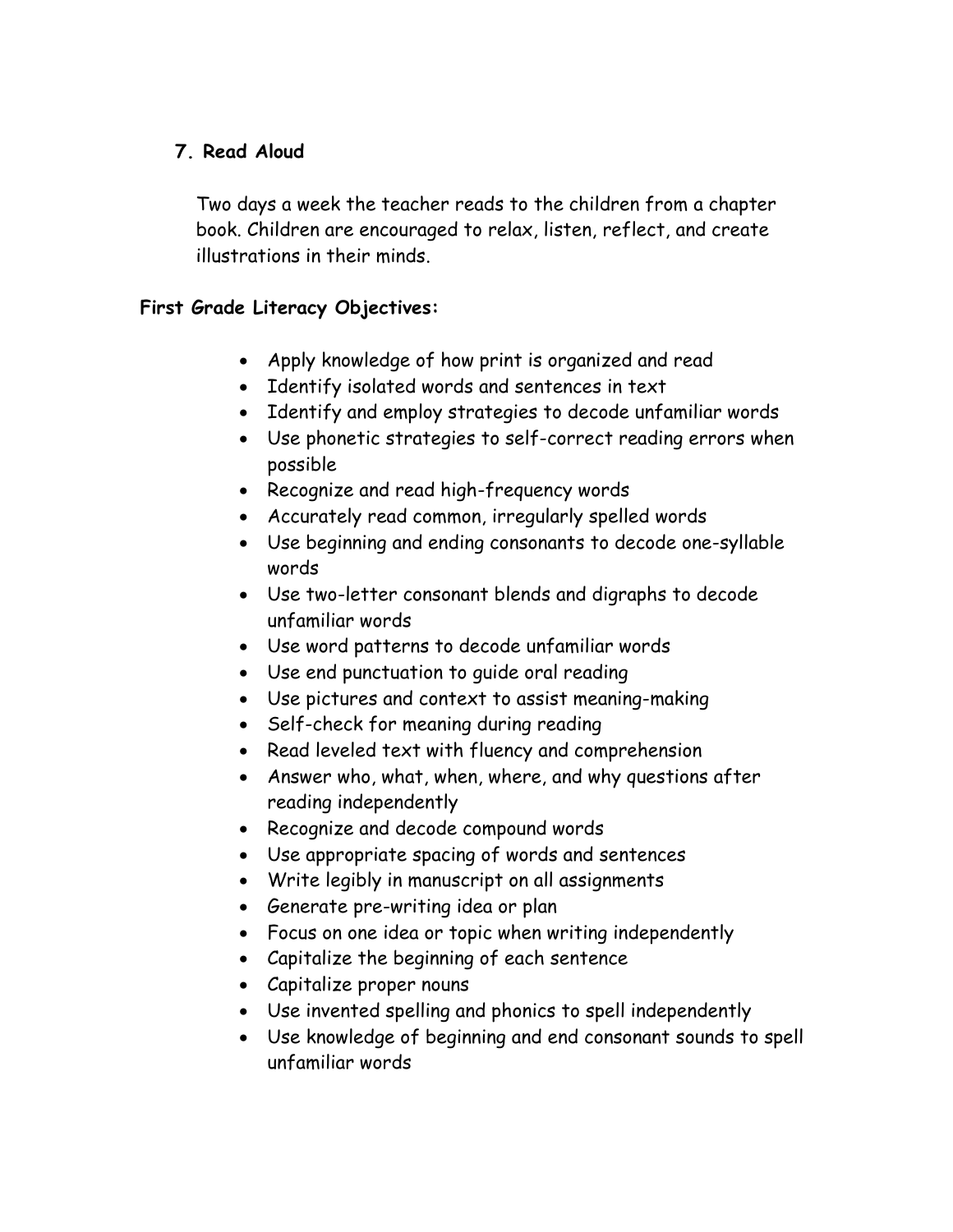- Use vowels (a,e,i,o,u and sometimes y) in each word when writing
- Recognize long and short vowel sounds when reading
- Recognize long and short vowel sounds when writing
- Represent each syllable of a word when writing independently
- Spell common, high-frequency words accurately
- Use complete sentence structure (subject and predicate)
- Punctuate using basic end punctuation (period, question mark, and exclamation point)
- Alphabetize words to the second letter
- Use descriptive vocabulary in writing

# **Theme Activities**

The themes for the year are based on the children's interests and the Virginia Standards of Learning for Social Studies and Science for First Grade. The themes vary in length. Some themes may be covered in one week and others may be covered in three weeks. The length of the themes is based on the children's curiosity and enthusiasm for the subject matter. During Theme activities, the class engages in discussions, conducts experiments, and participates in hands-on, theme-related activities.

This year the following themes will be covered in the Orange Room:

| August    | Back to School<br>Free to Be You and Me (Celebrating Individuality) |
|-----------|---------------------------------------------------------------------|
| September | Communities<br>Maps and Mapmaking                                   |
| October   | Seasonal Changes (Fall/Harvest)<br>Appalachia (biology)             |
| November  | Appalachia (geology)<br><b>Cherokee Nation</b>                      |
| December  | Native American Cultures                                            |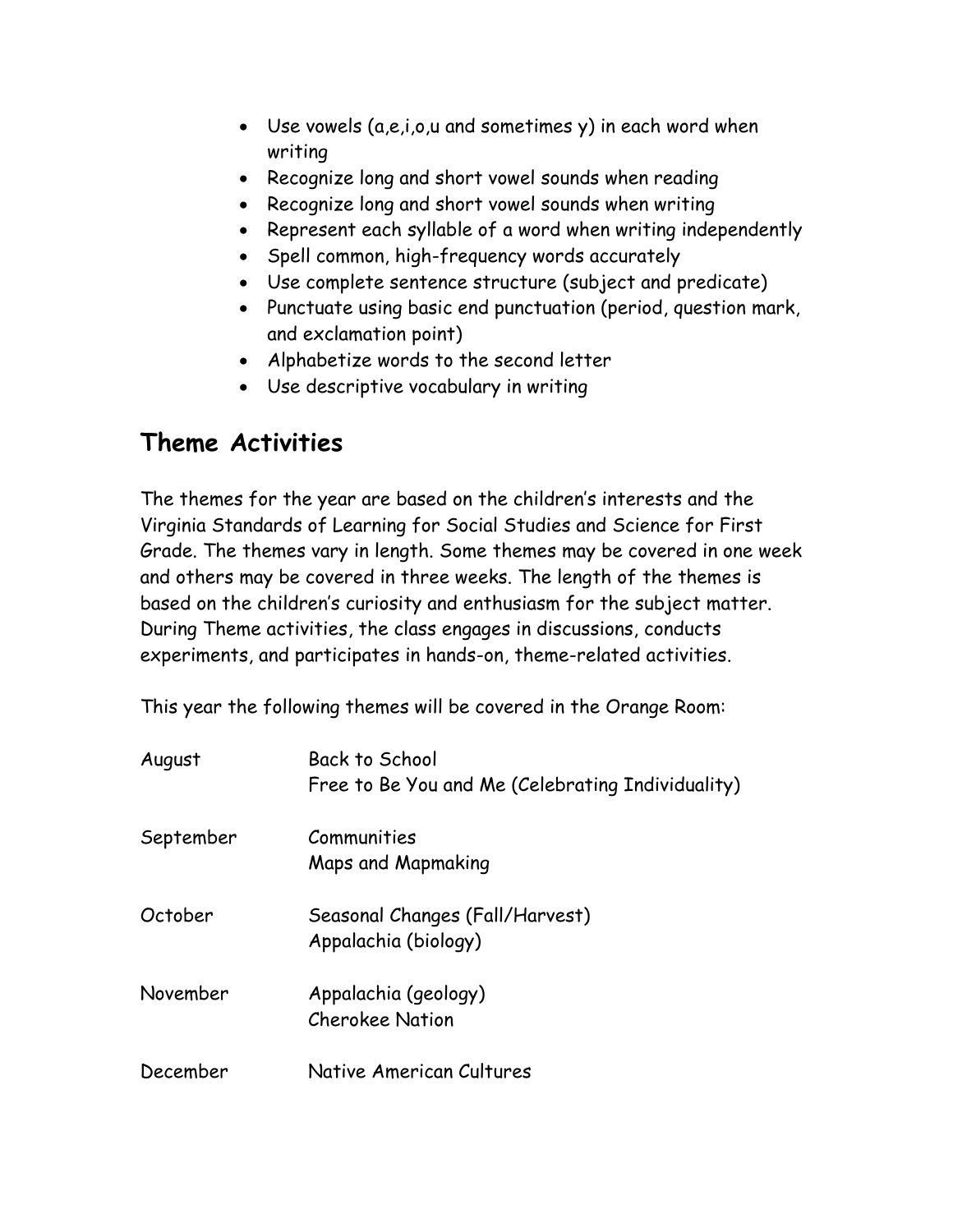| January  | Space<br>Polar Regions                                   |
|----------|----------------------------------------------------------|
| February | Water/Matter<br><b>Important Americans in History</b>    |
| March    | Machines and Motion<br>Exploring the Ocean               |
| April    | Exploring the Ocean<br>What We Buy-Our Economy<br>Plants |
| May      | Rain Forest<br>Reduce, Reuse, Recycle                    |

## **Star-of-the-Week**

For the first half of the school year, each child has the opportunity to be the Star-of-the-Week. The Star-of-the-Week may share something about him or herself twice (2 days-15 minutes each day) during their week. This exercise helps children gain valuable experience speaking in front of a group. The class community has an opportunity to gain an appreciation of and celebrate the individuality and uniqueness of each child.

# **Resident Expert**

During the second half of the year, each child has the opportunity to be a Resident Expert. Each child chooses a Social Studies or Science subject he or she is interested in learning more about (preferably a subject that will not be covered in the Orange Room Themes). With family support, the child conducts an in-depth study of the subject and prepares two 15-minute presentations and/or activities related to their chosen subject. The child becomes the "expert" and teaches the class about their chosen topic.

# **Additional Subjects**